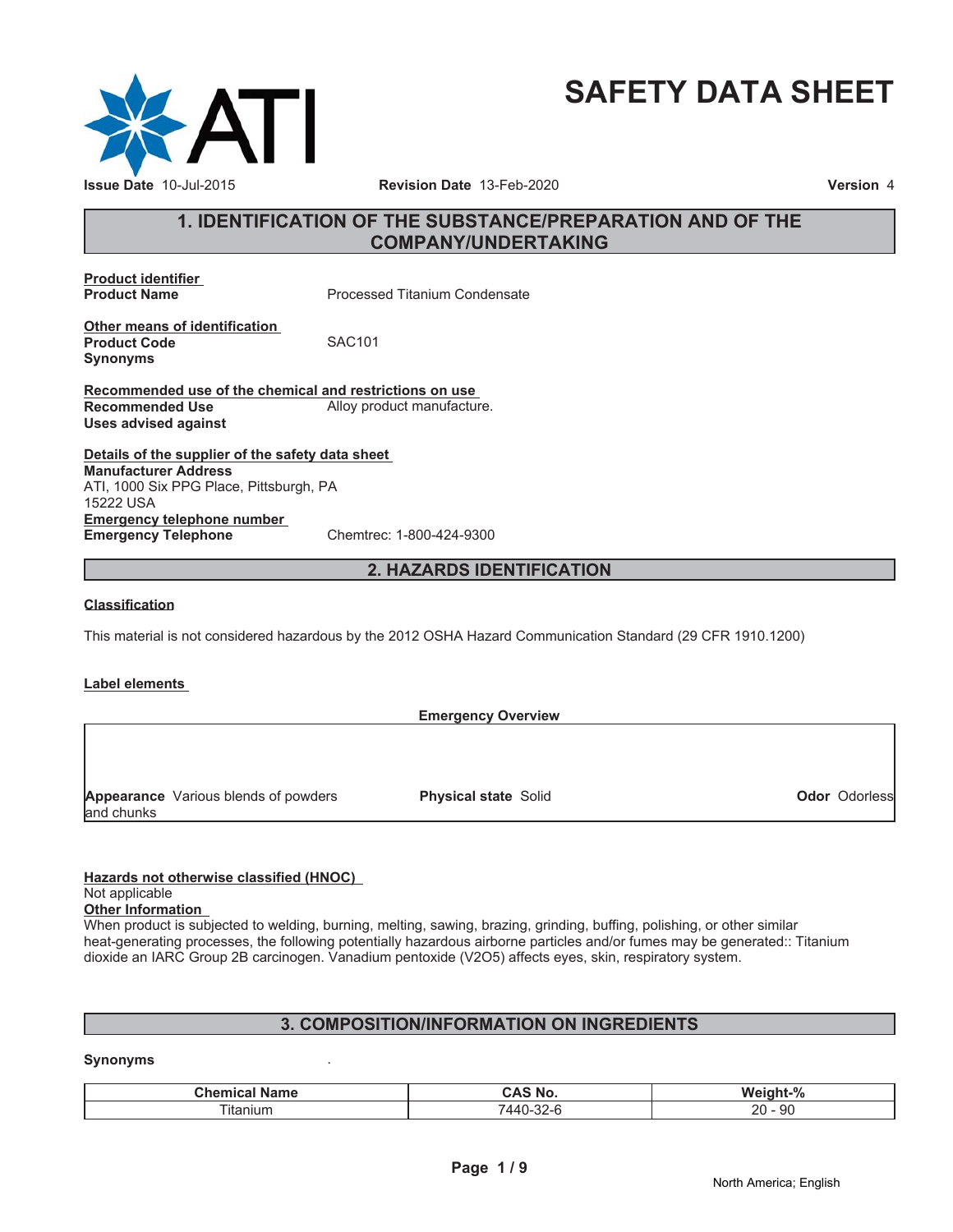# **SAC101 Processed Titanium Condensate Revision Date** 13-Feb-2020

| Titanium Dioxide             | 13463-67-7 | $0 - 70$ |
|------------------------------|------------|----------|
| <b>Aluminum</b>              | 7429-90-5  | $0 - 65$ |
| Aluminum Oxide               | 1344-28-1  | $0 - 60$ |
| <b>Titanium Nitride</b>      | 25583-20-4 | $0 - 40$ |
| <b>Aluminum Nitride</b>      | 24304-00-5 | $0 - 5$  |
| Vanadium                     | 7440-62-2  | $0 - 3$  |
| Iron                         | 7439-89-6  | $0 - 2$  |
| <b>Titanium Carbonitride</b> | 12654-86-3 | $0 -$    |
|                              |            |          |

\_\_\_\_\_\_\_\_\_\_\_\_\_\_\_\_\_\_\_\_\_\_\_\_\_\_\_\_\_\_\_\_\_\_\_\_\_\_\_\_\_\_\_\_\_\_\_\_\_\_\_\_\_\_\_\_\_\_\_\_\_\_\_\_\_\_\_\_\_\_\_\_\_\_\_\_\_\_\_\_\_\_\_\_\_\_\_\_\_\_\_\_\_

# **4. FIRST AID MEASURES**

#### **First aid measures**

| Eye contact                                                                | In the case of particles coming in contact with eyes during processing, treat as with any<br>foreign object.                                           |  |
|----------------------------------------------------------------------------|--------------------------------------------------------------------------------------------------------------------------------------------------------|--|
| <b>Skin Contact</b>                                                        | None under normal use conditions.                                                                                                                      |  |
| <b>Inhalation</b>                                                          | If excessive amounts of smoke, fume, or particulate are inhaled during processing, remove<br>to fresh air and consult a qualified health professional. |  |
| Ingestion                                                                  | IF SWALLOWED: Call a POISON CENTER or doctor/physician if you feel unwell.                                                                             |  |
| Most important symptoms and effects, both acute and delayed                |                                                                                                                                                        |  |
| <b>Symptoms</b>                                                            | None anticipated.                                                                                                                                      |  |
| Indication of any immediate medical attention and special treatment needed |                                                                                                                                                        |  |
| Note to physicians                                                         | Treat symptomatically.                                                                                                                                 |  |

# **5. FIRE-FIGHTING MEASURES**

# **Suitable extinguishing media**

Product not flammable in the form as distributed, flammable as finely divided particles or pieces resulting from processing of this product. Isolate large fires and allow to burn out. Smother small fires with salt (NaCl).

**Unsuitable extinguishing media** Do not spray water on burning metal as an explosion may occur. This explosive characteristic is caused by the hydrogen and steam generated by the reaction of water with the burning material.

#### **Specific hazards arising from the chemical**

Intense heat. WARNING: Fine particles of this product may form combustible dust-air mixtures. Keep particles away from all ignition sources including heat, sparks, and flame. Prevent dust accumulations to minimize combustible dust hazard.

**Hazardous combustion products**Titanium dioxide an IARC Group 2B carcinogen. Vanadium pentoxide (V2O5) affects eyes, skin, respiratory system.

**Explosion data Sensitivity to Mechanical Impact** None. **Sensitivity to Static Discharge** None.

#### **Protective equipment and precautions for firefighters**

Firefighters should wear self-contained breathing apparatus and full firefighting turnout gear.

# **6. ACCIDENTAL RELEASE MEASURES**

#### **Personal precautions, protective equipment and emergency procedures**

**Personal precautions** Use personal protective equipment as required.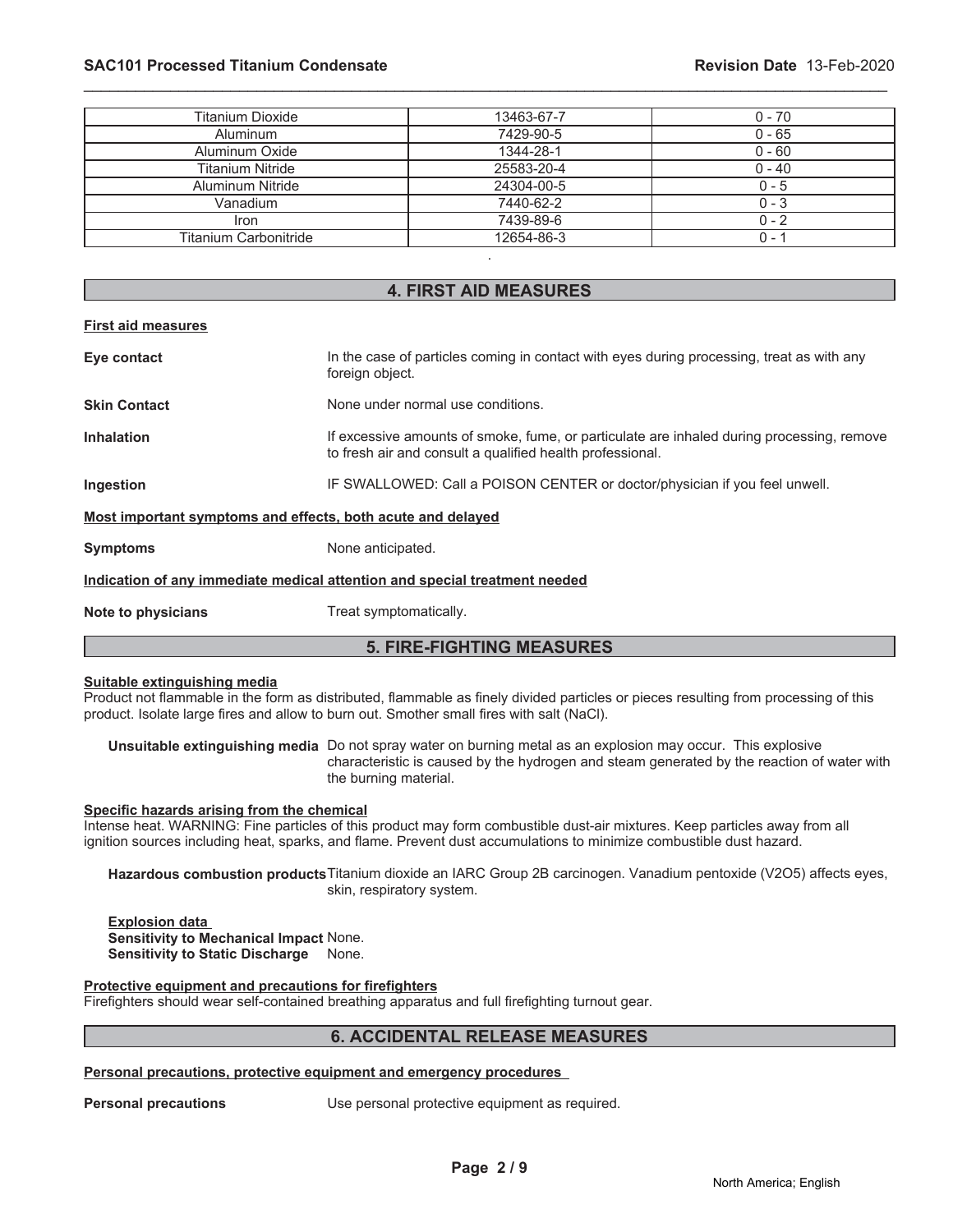| For emergency responders                                     | Use personal protective equipment as required.                                                                                                                                                                                                                                                                                                                                                                                                                                                                                |  |
|--------------------------------------------------------------|-------------------------------------------------------------------------------------------------------------------------------------------------------------------------------------------------------------------------------------------------------------------------------------------------------------------------------------------------------------------------------------------------------------------------------------------------------------------------------------------------------------------------------|--|
| <b>Environmental precautions</b>                             |                                                                                                                                                                                                                                                                                                                                                                                                                                                                                                                               |  |
| <b>Environmental precautions</b>                             | Collect spillage to prevent release to the environment.                                                                                                                                                                                                                                                                                                                                                                                                                                                                       |  |
| Methods and material for containment and cleaning up         |                                                                                                                                                                                                                                                                                                                                                                                                                                                                                                                               |  |
| <b>Methods for containment</b>                               | Prevent further leakage or spillage if safe to do so.                                                                                                                                                                                                                                                                                                                                                                                                                                                                         |  |
| Methods for cleaning up                                      | Sweep or shovel material into dry containers. Avoid creating uncontrolled dust.                                                                                                                                                                                                                                                                                                                                                                                                                                               |  |
|                                                              | 7. HANDLING AND STORAGE                                                                                                                                                                                                                                                                                                                                                                                                                                                                                                       |  |
| <b>Precautions for safe handling</b>                         |                                                                                                                                                                                                                                                                                                                                                                                                                                                                                                                               |  |
| Advice on safe handling                                      | WARNING: Fine particles of this product may form combustible dust-air mixtures. Keep<br>particles away from all ignition sources including heat, sparks, and flame. Prevent dust<br>accumulations to minimize combustible dust hazard. Material, if exposed to water, may<br>generate small amounts of hydrogen and ammonia gas over time. It is advised that<br>ventilated drums and ventilated areas be used for storage. Drums and containers should be<br>opened in ventilated areas that don't have sources of ignition. |  |
| Conditions for safe storage, including any incompatibilities |                                                                                                                                                                                                                                                                                                                                                                                                                                                                                                                               |  |
| <b>Storage Conditions</b>                                    | Keep away from heat, sparks, flame and other sources of ignition (i.e., pilot lights, electric<br>motors and static electricity). Material, if exposed to water, may generate small amounts of<br>hydrogen and ammonia gas over time. It is advised that ventilated drums and ventilated<br>areas be used for storage.                                                                                                                                                                                                        |  |
| Incompatible materials                                       | Water. Dissolves in hydrofluoric acid. Ignites in the presence of fluorine. When heated<br>above 200°C, reacts exothermically with the following: Chlorine, bromine, halocarbons,<br>carbon tetrachloride, carbon tetrafluoride, and freon.                                                                                                                                                                                                                                                                                   |  |
| <b>8. EXPOSURE CONTROLS/PERSONAL PROTECTION</b>              |                                                                                                                                                                                                                                                                                                                                                                                                                                                                                                                               |  |

\_\_\_\_\_\_\_\_\_\_\_\_\_\_\_\_\_\_\_\_\_\_\_\_\_\_\_\_\_\_\_\_\_\_\_\_\_\_\_\_\_\_\_\_\_\_\_\_\_\_\_\_\_\_\_\_\_\_\_\_\_\_\_\_\_\_\_\_\_\_\_\_\_\_\_\_\_\_\_\_\_\_\_\_\_\_\_\_\_\_\_\_\_

# **8. EXPOSURE CONTROLS/PERSONAL PROTECTION**

# **Control parameters**

# **Exposure Guidelines**

| <b>Chemical Name</b>  | <b>ACGIH TLV</b>                   | <b>OSHA PEL</b>                                     |
|-----------------------|------------------------------------|-----------------------------------------------------|
| Titanium              |                                    |                                                     |
| 7440-32-6             |                                    |                                                     |
| Titanium Dioxide      | TWA: 10 mg/m <sup>3</sup>          | TWA: $15 \text{ mg/m}^3$ total dust                 |
| 13463-67-7            |                                    |                                                     |
| Aluminum              | TWA: 1 $mq/m3$ respirable fraction | TWA: $15 \text{ mg/m}^3$ total dust                 |
| 7429-90-5             |                                    | TWA: 5 mg/m <sup>3</sup> respirable fraction        |
| Aluminum Oxide        | TWA: 1 $mg/m3$ respirable fraction | TWA: $15 \text{ mg/m}^3$ total dust                 |
| 1344-28-1             |                                    | TWA: 5 mg/m <sup>3</sup> respirable fraction        |
| Titanium Nitride      |                                    |                                                     |
| 25583-20-4            |                                    |                                                     |
| Aluminum Nitride      |                                    |                                                     |
| 24304-00-5            |                                    |                                                     |
| Vanadium              |                                    | Ceiling: 0.5 mg/m <sup>3</sup> V2O5 respirable dust |
| 7440-62-2             |                                    | Ceiling: 0.1 mg/m <sup>3</sup> V2O5 fume            |
| Iron                  |                                    |                                                     |
| 7439-89-6             |                                    |                                                     |
| Titanium Carbonitride |                                    |                                                     |
| 12654-86-3            |                                    |                                                     |

### **Appropriate engineering controls**

**Engineering Controls Avoid generation of uncontrolled particles.**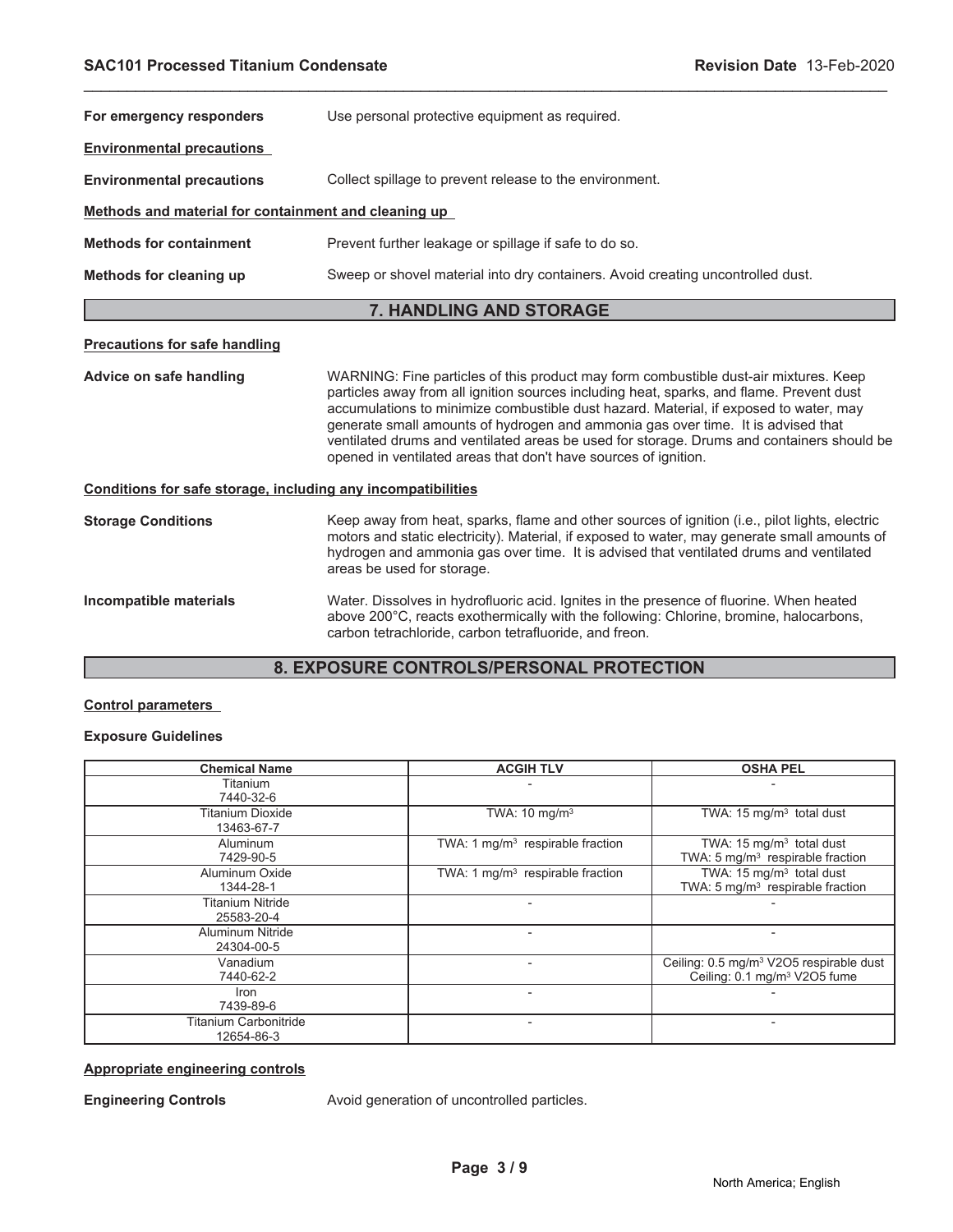### **Individual protection measures, such as personal protective equipment**

| <b>Eye/face protection</b>            | When airborne particles may be present, appropriate eye protection is recommended. For<br>example, tight-fitting goggles, foam-lined safety glasses or other protective equipment that<br>shield the eyes from particles.                                                                                                                                                       |
|---------------------------------------|---------------------------------------------------------------------------------------------------------------------------------------------------------------------------------------------------------------------------------------------------------------------------------------------------------------------------------------------------------------------------------|
| Skin and body protection              | Fire/flame resistant/retardant clothing may be appropriate during hot work with the product.                                                                                                                                                                                                                                                                                    |
| <b>Respiratory protection</b>         | When particulates/fumes/gases are generated and if exposure limits are exceeded or<br>irritation is experienced, proper approved respiratory protection should be worn.<br>Positive-pressure supplied air respirators may be required for high airborne contaminant<br>concentrations. Respiratory protection must be provided in accordance with current local<br>regulations. |
| <b>General Hygiene Considerations</b> | Handle in accordance with good industrial hygiene and safety practice.                                                                                                                                                                                                                                                                                                          |

\_\_\_\_\_\_\_\_\_\_\_\_\_\_\_\_\_\_\_\_\_\_\_\_\_\_\_\_\_\_\_\_\_\_\_\_\_\_\_\_\_\_\_\_\_\_\_\_\_\_\_\_\_\_\_\_\_\_\_\_\_\_\_\_\_\_\_\_\_\_\_\_\_\_\_\_\_\_\_\_\_\_\_\_\_\_\_\_\_\_\_\_\_

### **9. PHYSICAL AND CHEMICAL PROPERTIES**

### **Information on basic physical and chemical properties**

| <b>Physical state</b>            | Solid                                     |                                                   |                |
|----------------------------------|-------------------------------------------|---------------------------------------------------|----------------|
| Appearance                       | Various blends of powders and chunks Odor |                                                   | Odorless       |
| Color                            | Metallic gray, silver, or white           | <b>Odor threshold</b>                             | Not applicable |
|                                  |                                           |                                                   |                |
| <b>Property</b>                  | Values                                    | Remarks • Method                                  |                |
| рH                               |                                           | Not applicable                                    |                |
| Melting point / freezing point   |                                           |                                                   |                |
| Boiling point / boiling range    |                                           |                                                   |                |
| <b>Flash point</b>               |                                           |                                                   |                |
| <b>Evaporation rate</b>          |                                           | Not applicable                                    |                |
| Flammability (solid, gas)        |                                           | Product not flammable in the form as distributed, |                |
|                                  |                                           | flammable as finely divided particles or pieces   |                |
|                                  |                                           | resulting from processing of this product         |                |
| <b>Flammability Limit in Air</b> |                                           |                                                   |                |
| <b>Upper flammability limit:</b> |                                           |                                                   |                |
| Lower flammability limit:        |                                           |                                                   |                |
| Vapor pressure                   |                                           | Not applicable                                    |                |
| <b>Vapor density</b>             |                                           | Not applicable                                    |                |
| <b>Specific Gravity</b>          |                                           |                                                   |                |
| <b>Water solubility</b>          | Insoluble                                 |                                                   |                |
| Solubility in other solvents     |                                           |                                                   |                |
| <b>Partition coefficient</b>     |                                           | Not applicable                                    |                |
| <b>Autoignition temperature</b>  |                                           | Not applicable                                    |                |
| <b>Decomposition temperature</b> |                                           | Not applicable                                    |                |
| <b>Kinematic viscosity</b>       |                                           | Not applicable                                    |                |
| <b>Dynamic viscosity</b>         |                                           | Not applicable                                    |                |
| <b>Explosive properties</b>      | Not applicable                            |                                                   |                |
| <b>Oxidizing properties</b>      | Not applicable                            |                                                   |                |
| <b>Other Information</b>         |                                           |                                                   |                |
|                                  |                                           |                                                   |                |
| <b>Softening point</b>           |                                           |                                                   |                |
| Molecular weight                 |                                           |                                                   |                |
| VOC Content (%)                  | Not applicable                            |                                                   |                |
| <b>Density</b>                   |                                           |                                                   |                |
| <b>Bulk density</b>              |                                           |                                                   |                |
|                                  |                                           |                                                   |                |

# **10. STABILITY AND REACTIVITY**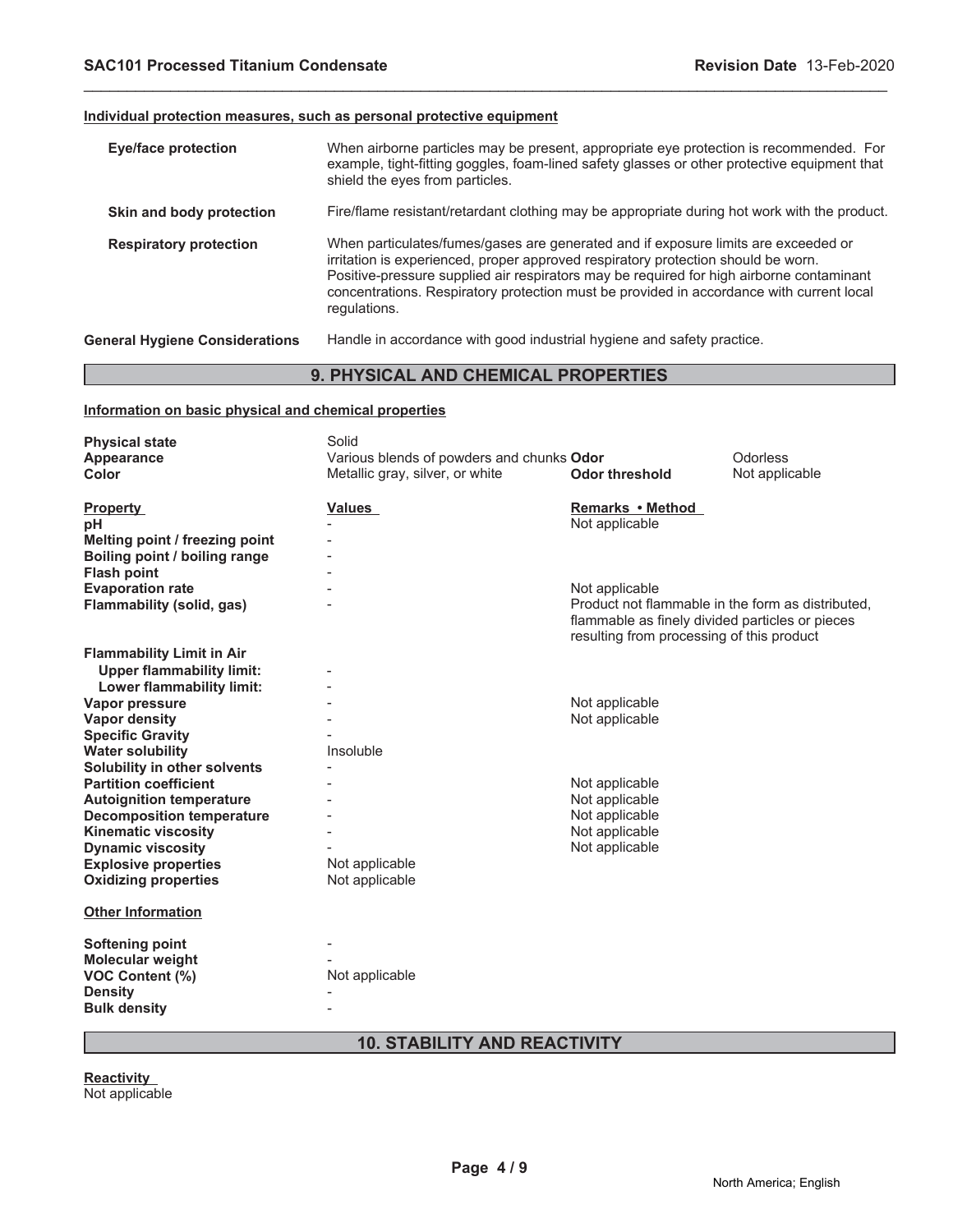#### **Chemical stability**

Stable under normal conditions.

#### **Possibility of Hazardous Reactions**

None under normal processing.

#### **Hazardous polymerization** Hazardous polymerization does not occur.

#### **Conditions to avoid**

Dust formation and dust accumulation.

#### **Incompatible materials**

Water. Dissolves in hydrofluoric acid. Ignites in the presence of fluorine. When heated above 200°C, reacts exothermically with the following: Chlorine, bromine, halocarbons, carbon tetrachloride, carbon tetrafluoride, and freon.

\_\_\_\_\_\_\_\_\_\_\_\_\_\_\_\_\_\_\_\_\_\_\_\_\_\_\_\_\_\_\_\_\_\_\_\_\_\_\_\_\_\_\_\_\_\_\_\_\_\_\_\_\_\_\_\_\_\_\_\_\_\_\_\_\_\_\_\_\_\_\_\_\_\_\_\_\_\_\_\_\_\_\_\_\_\_\_\_\_\_\_\_\_

### **Hazardous Decomposition Products**

When product is subjected to welding, burning, melting, sawing, brazing, grinding, buffing, polishing, or other similar heat-generating processes, the following potentially hazardous airborne particles and/or fumes may be generated:. Titanium dioxide an IARC Group 2B carcinogen. Vanadium pentoxide (V2O5) affects eyes, skin, respiratory system. Product may release flammable or toxic vapors in contact with water.

# **11. TOXICOLOGICAL INFORMATION**

# **Information on likely routes of exposure**

#### **Product Information**

| Inhalation          | Product not classified. |
|---------------------|-------------------------|
| Eye contact         | Product not classified. |
| <b>Skin Contact</b> | Product not classified. |
| Ingestion           | Product not classified. |

| <b>Chemical Name</b>                  | Oral LD50       | <b>Dermal LD50</b>       | <b>Inhalation LC50</b> |
|---------------------------------------|-----------------|--------------------------|------------------------|
| <b>Titanium</b><br>7440-32-6          | > 5000 mg/kg bw |                          |                        |
| <b>Titanium Dioxide</b><br>13463-67-7 | >5,000 mg/kg bw | $\overline{\phantom{0}}$ | ۰                      |
| Aluminum<br>7429-90-5                 | 15,900 mg/kg bw | $\overline{\phantom{0}}$ | $> 1$ mg/L             |
| Aluminum Oxide<br>1344-28-1           | 15,900 mg/kg bw |                          | 7.6 mg/L               |
| <b>Titanium Nitride</b><br>25583-20-4 |                 |                          |                        |
| Aluminum Nitride<br>24304-00-5        |                 |                          |                        |
| Wanadium<br>7440-62-2                 | > 2000 mg/kg bw |                          |                        |
| <b>Iron</b><br>7439-89-6              | 98,600 mg/kg bw |                          | $> 0.25$ mg/L          |
| lTitanium Carbonitride<br>12654-86-3  |                 |                          |                        |

#### **Information on toxicological effects**

**Symptoms** None known.

## **Delayed and immediate effects as well as chronic effects from short and long-term exposure**

| <b>Acute toxicity</b>            |  |
|----------------------------------|--|
| <b>Skin corrosion/irritation</b> |  |

**Product not classified. Product not classified.**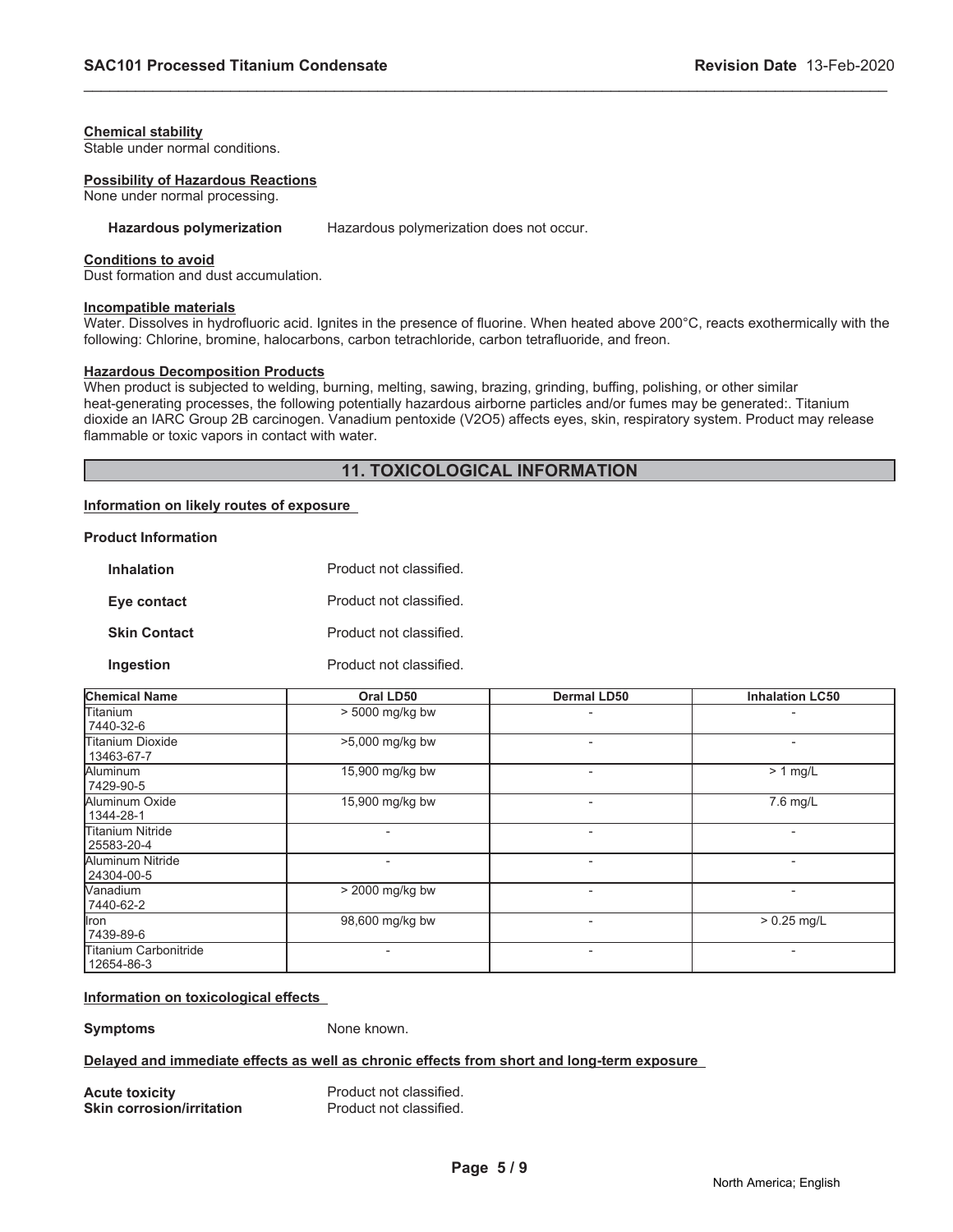| Serious eye damage/eye irritation | Product not classified. |
|-----------------------------------|-------------------------|
| <b>Sensitization</b>              | Product not classified. |
| <b>Germ cell mutagenicity</b>     | Product not classified. |
| Carcinogenicity                   | Product not classified. |

| <b>Chen</b><br>Name  | <b>CGIH</b> | IADC<br>יירו   | <b>NTF</b><br>. | $\sim$<br>∍חר |
|----------------------|-------------|----------------|-----------------|---------------|
| Titaniun.<br>Dioxide |             | Group 2B<br>ыı |                 |               |
| 13463-67-7           |             |                |                 |               |

\_\_\_\_\_\_\_\_\_\_\_\_\_\_\_\_\_\_\_\_\_\_\_\_\_\_\_\_\_\_\_\_\_\_\_\_\_\_\_\_\_\_\_\_\_\_\_\_\_\_\_\_\_\_\_\_\_\_\_\_\_\_\_\_\_\_\_\_\_\_\_\_\_\_\_\_\_\_\_\_\_\_\_\_\_\_\_\_\_\_\_\_\_

| <b>Reproductive toxicity</b>    |
|---------------------------------|
| <b>STOT - single exposure</b>   |
| <b>STOT - repeated exposure</b> |
| <b>Aspiration hazard</b>        |
|                                 |

Product not classified. Product not classified. Product not classified. Product not classified.

# **12. ECOLOGICAL INFORMATION**

# **Ecotoxicity**

This product as shipped is not classified for aquatic toxicity.

| <b>Chemical Name</b>                  | Algae/aquatic plants                                                                                                                                                                                               | <b>Fish</b>                                                                                                                                                                                                                                                                                                      | <b>Toxicity to</b><br>microorganisms                                                           | <b>Crustacea</b>                                                                                                                                                                        |
|---------------------------------------|--------------------------------------------------------------------------------------------------------------------------------------------------------------------------------------------------------------------|------------------------------------------------------------------------------------------------------------------------------------------------------------------------------------------------------------------------------------------------------------------------------------------------------------------|------------------------------------------------------------------------------------------------|-----------------------------------------------------------------------------------------------------------------------------------------------------------------------------------------|
| Titanium<br>7440-32-6                 | The 72 h EC50 of titanium<br>dioxide to<br>Pseudokirchnerella<br>subcapitata was 61 mg of<br><b>TiO2/L.</b>                                                                                                        | The 96 h LC50 of titanium<br>dioxide to Cyprinodon<br>variegatus was greater than<br>10,000 mg of TiO2/L.<br>The 96 h LC50 of titanium<br>dioxide to Pimephales<br>promelas was greater than<br>1,000 mg of TiO2/L.                                                                                              | The 3 h EC50 of titanium<br>dioxide for activated sludge<br>were greater than 1000<br>mg/L.    | The 48 h EC50 of titanium<br>dioxide to Daphnia Magna<br>was greater than 1000 mg of<br><b>TiO2/L.</b>                                                                                  |
| <b>Titanium Dioxide</b><br>13463-67-7 | The 72 h EC50 of titanium<br>dioxide to<br>Pseudokirchnerella<br>subcapitata was 61 mg of<br><b>TiO2/L.</b>                                                                                                        | The 96h LC50s values of<br>titanium dioxide range from<br>greater than 100 mg TiO2/L<br>for Oncorhynchus mykiss to<br>greater than 1000 mg TiO2/L<br>for Pimephales promelas                                                                                                                                     | The 3 h EC50 of titanium<br>dioxide for activated sludge<br>were greater than 1000<br>$mg/L$ . | The 48 h LC50 of titanium<br>dioxide to Daphnia magna<br>was greater than 100 mg of<br><b>TiO2/L.</b>                                                                                   |
| Aluminum<br>7429-90-5                 | The 96-h EC50 values for<br>reduction of biomass of<br>Pseudokirchneriella<br>subcapitata in AAP-Medium<br>at pH 6, 7, and 8 were<br>estimated as 20.1, 5.4, and<br>150.6 µg/L, respectively, for<br>dissolved Al. | The 96 h LC50 of aluminum<br>to Oncorhynchus mykiss<br>was 7.4 mg of Al/L at pH 6.5<br>and 14.6 mg of Al/L at pH<br>7.5                                                                                                                                                                                          | $\overline{a}$                                                                                 | The 48-hr LC50 for<br>Ceriodaphnia dubia exposed<br>to Aluminium chloride<br>increased from 0.72 to<br>greater than 99.6 mg/L with<br>water hardness increasing<br>from 25 to 200 mg/L. |
| Aluminum Oxide<br>1344-28-1           | The 96-h EC50 values for<br>reduction of biomass of<br>Pseudokirchneriella<br>subcapitata in AAP-Medium<br>at pH 6, 7, and 8 were<br>estimated as 20.1, 5.4, and<br>150.6 µg/L, respectively, for<br>dissolved Al. | The 96 h LC50 of Aluminum<br>chloride to Oncorhynchus<br>mykiss ranged from 7.4 mg<br>of Al/L at pH 6.5 to 14.6 mg<br>of Al/L at pH 7.5. The 96-hr<br>LC50 for Pimephales<br>promelas exposed to<br>Aluminum chloride ranged<br>from 1.16 to 44.8 mg/L with<br>water hardness increasing<br>from 25 to 200 mg/L. |                                                                                                | The 48-hr EC50 for<br>Ceriodaphnia dubia exposed<br>to Aluminium chloride<br>ranged from 1.9 to 2.6 mg/L<br>with pH ranging from 7.42 to<br>8.13.                                       |
| <b>Titanium Nitride</b><br>25583-20-4 |                                                                                                                                                                                                                    |                                                                                                                                                                                                                                                                                                                  |                                                                                                |                                                                                                                                                                                         |
| <b>Aluminum Nitride</b><br>24304-00-5 |                                                                                                                                                                                                                    |                                                                                                                                                                                                                                                                                                                  |                                                                                                |                                                                                                                                                                                         |
| Vanadium<br>7440-62-2                 | The 72 h EC50 of vanadium<br>pentoxide to Desmodesmus<br>subspicatus was 2,907 ug of<br>V/L                                                                                                                        | The 96 h LC50 of vanadium<br>pentoxide to Pimephales<br>promelas was 1,850 ug of<br>$V/L$ .                                                                                                                                                                                                                      | The 3 h EC50 of sodium<br>metavanadate for activated<br>sludge was greater than 100<br>mg/L.   | The 48 h EC50 of sodium<br>vanadate to Daphnia magna<br>was 2,661 ug of V/L.                                                                                                            |
| Iron<br>7439-89-6                     |                                                                                                                                                                                                                    | The 96 h LC50 of 50% iron<br>oxide black in water to Danio<br>rerio was greater than                                                                                                                                                                                                                             | The 3 h EC50 of iron oxide<br>for activated sludge was<br>greater than 10,000 mg/L.            | The 48 h EC50 of iron oxide<br>to Daphnia magna was<br>greater than 100 mg/L.                                                                                                           |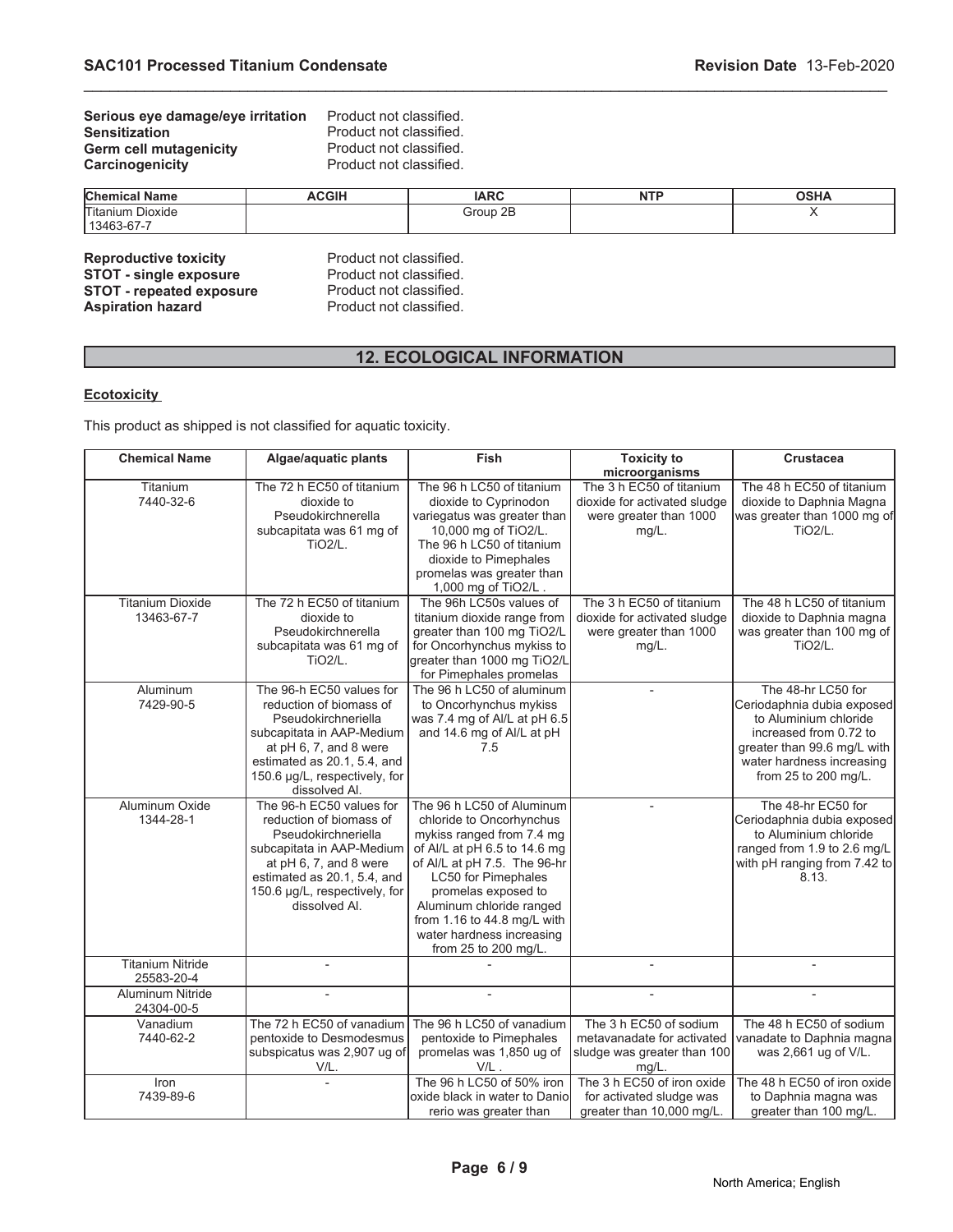|                                                                | 10.000<br>`ma/L. |  |
|----------------------------------------------------------------|------------------|--|
| $- - -$<br>$\cdots$<br>∟Carbonitride<br>Γitanium<br>12654-86-3 |                  |  |

**13. DISPOSAL CONSIDERATIONS**

\_\_\_\_\_\_\_\_\_\_\_\_\_\_\_\_\_\_\_\_\_\_\_\_\_\_\_\_\_\_\_\_\_\_\_\_\_\_\_\_\_\_\_\_\_\_\_\_\_\_\_\_\_\_\_\_\_\_\_\_\_\_\_\_\_\_\_\_\_\_\_\_\_\_\_\_\_\_\_\_\_\_\_\_\_\_\_\_\_\_\_\_\_

#### **Other adverse effects**

| Waste treatment methods |                                                                                                        |  |  |
|-------------------------|--------------------------------------------------------------------------------------------------------|--|--|
| Disposal of wastes      | Disposal should be in accordance with applicable regional, national and local laws and<br>regulations. |  |  |
| Contaminated packaging  | Disposal should be in accordance with applicable regional, national and local laws and<br>regulations. |  |  |

This product contains one or more substances that are listed with the State of California as a hazardous waste.

| <b>14. TRANSPORT INFORMATION</b> |                                                                                                                                                                                                                                                                                             |  |  |
|----------------------------------|---------------------------------------------------------------------------------------------------------------------------------------------------------------------------------------------------------------------------------------------------------------------------------------------|--|--|
| Note:                            | Material, if exposed to water, may generate small amounts of hydrogen and ammonia gas<br>over time. It is advised that ventilated drums and ventilated trailers be used for transport.<br>Drums and containers should be opened in ventilated areas that don't have sources of<br>ignition. |  |  |
| <b>DOT</b>                       | Not regulated                                                                                                                                                                                                                                                                               |  |  |

| <b>15. REGULATORY INFORMATION</b> |          |  |  |
|-----------------------------------|----------|--|--|
| <b>International Inventories</b>  |          |  |  |
| <b>TSCA</b>                       | Complies |  |  |
| <b>DSL/NDSL</b>                   |          |  |  |
| <b>EINECS/ELINCS</b>              |          |  |  |
| <b>ENCS</b>                       | -        |  |  |
| <b>IECSC</b>                      | -        |  |  |
| <b>KECL</b>                       |          |  |  |
| <b>PICCS</b>                      | -        |  |  |
| <b>AICS</b>                       | -        |  |  |

 **Legend:** 

 **TSCA** - United States Toxic Substances Control Act Section 8(b) Inventory

 **DSL/NDSL** - Canadian Domestic Substances List/Non-Domestic Substances List

 **EINECS/ELINCS** - European Inventory of Existing Chemical Substances/European List of Notified Chemical Substances

 **ENCS** - Japan Existing and New Chemical Substances

 **IECSC** - China Inventory of Existing Chemical Substances

 **KECL** - Korean Existing and Evaluated Chemical Substances

 **PICCS** - Philippines Inventory of Chemicals and Chemical Substances

 **AICS** - Australian Inventory of Chemical Substances

#### **US Federal Regulations**

#### **SARA 313**

Section 313 of Title III of the Superfund Amendments and Reauthorization Act of 1986 (SARA). This product contains a chemical or chemicals which are subject to the reporting requirements of the Act and Title 40 of the Code of Federal Regulations, Part 372

| Chemical<br>lame                          | <b>NO</b> | ainh<br>,,,  | $\mathbf{a}$<br>'alues<br>nres<br>- 70 |
|-------------------------------------------|-----------|--------------|----------------------------------------|
| lAlur<br>-28-<br>Jxide i<br>mınun<br>-גבא |           | c<br>ົ<br>υu | .                                      |

#### **SARA 311/312 Hazard Categories**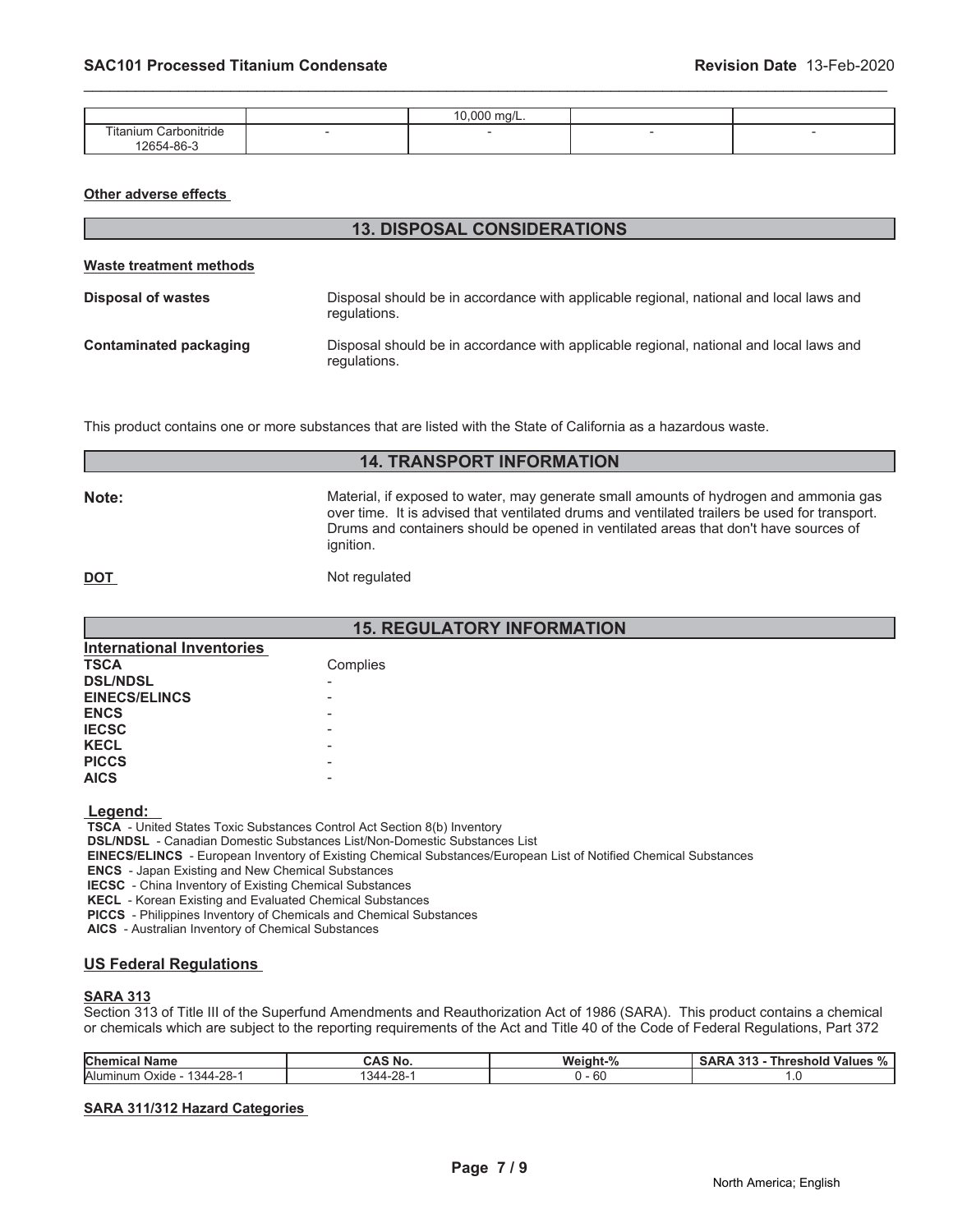| Acute health hazard               | Nο |
|-----------------------------------|----|
| <b>Chronic Health Hazard</b>      | Nο |
| Fire hazard                       | Nο |
| Sudden release of pressure hazard | Nο |
| <b>Reactive Hazard</b>            | N٥ |

#### **CWA (Clean Water Act)**

This product does not contain any substances regulated as pollutants pursuant to the Clean Water Act (40 CFR 122.21 and 40 CFR 122.42)

\_\_\_\_\_\_\_\_\_\_\_\_\_\_\_\_\_\_\_\_\_\_\_\_\_\_\_\_\_\_\_\_\_\_\_\_\_\_\_\_\_\_\_\_\_\_\_\_\_\_\_\_\_\_\_\_\_\_\_\_\_\_\_\_\_\_\_\_\_\_\_\_\_\_\_\_\_\_\_\_\_\_\_\_\_\_\_\_\_\_\_\_\_

#### **CERCLA**

This material, as supplied, does not contain any substances regulated as hazardous substances under the Comprehensive Environmental Response Compensation and Liability Act (CERCLA) (40 CFR 302) or the Superfund Amendments and Reauthorization Act (SARA) (40 CFR 355). There may be specific reporting requirements at the local, regional, or state level pertaining to releases of this material

### **US State Regulations**

#### **California Proposition 65**

This product contains the Proposition 65 chemicals listed below. Proposition 65 warning label available at ATImetals.com.

| Chemical<br>Name                                                             | $\cdots$<br>$\sim$<br>Califor.<br>. .<br>. ODOSITION 65<br>ша |  |
|------------------------------------------------------------------------------|---------------------------------------------------------------|--|
| 077<br>$- \cdot \cdot$<br>3463<br>itani<br>Dioxide<br>$\sim$<br>/0-01-7<br>. | :arcinogen                                                    |  |

#### **U.S. State Right-to-Know Regulations**

| <b>Chemical Name</b>                  | <b>New Jersey</b> | <b>Massachusetts</b> | Pennsylvania |
|---------------------------------------|-------------------|----------------------|--------------|
| Titanium<br>7440-32-6                 |                   |                      |              |
| <b>Titanium Dioxide</b><br>13463-67-7 |                   |                      |              |
| Aluminum<br>7429-90-5                 |                   |                      |              |
| Aluminum Oxide<br>1344-28-1           |                   |                      |              |
| Vanadium<br>7440-62-2                 |                   |                      |              |

#### **U.S. EPA Label Information**

**EPA Pesticide Registration Number** Not applicable

| <b>16. OTHER INFORMATION</b>      |                                                            |                           |                                                                                                                            |                                                     |
|-----------------------------------|------------------------------------------------------------|---------------------------|----------------------------------------------------------------------------------------------------------------------------|-----------------------------------------------------|
| <b>NFPA</b>                       | Health hazards 0                                           | <b>Flammability 0</b>     | Instability 0                                                                                                              | <b>Physical and Chemical</b><br><b>Properties -</b> |
| <b>HMIS</b>                       | <b>Health hazards 1</b>                                    | <b>Flammability 1</b>     | <b>Physical hazards</b> 0                                                                                                  | Personal protection X                               |
| <b>Chronic Hazard Star Legend</b> |                                                            | * = Chronic Health Hazard |                                                                                                                            |                                                     |
| <b>Issue Date</b>                 | 10-Jul-2015                                                |                           |                                                                                                                            |                                                     |
| <b>Revision Date</b>              | 13-Feb-2020                                                |                           |                                                                                                                            |                                                     |
| <b>Revision Note</b>              |                                                            |                           |                                                                                                                            |                                                     |
|                                   | SDS sections updated: 2, 5, 6, 7, 8, 9, 10, 12, 14, 16     |                           |                                                                                                                            |                                                     |
| Note:                             |                                                            |                           |                                                                                                                            |                                                     |
|                                   |                                                            |                           | The information provided in this safety data sheet is correct to the best of our knowledge, information and belief at the  |                                                     |
|                                   |                                                            |                           | date of its publication. The information given is designed only as a guidance for safe handling, use, processing, storage, |                                                     |
|                                   |                                                            |                           | transportation, disposal and release and is not to be considered a warranty or quality specification. The information      |                                                     |
|                                   | materials or in any process, unless specified in the text. |                           | relates only to the specific material designated and may not be valid for such material used in combination with any other |                                                     |

# **End of Safety Data Sheet**

**Additional information available from:** Safety data sheets and labels available at ATImetals.com